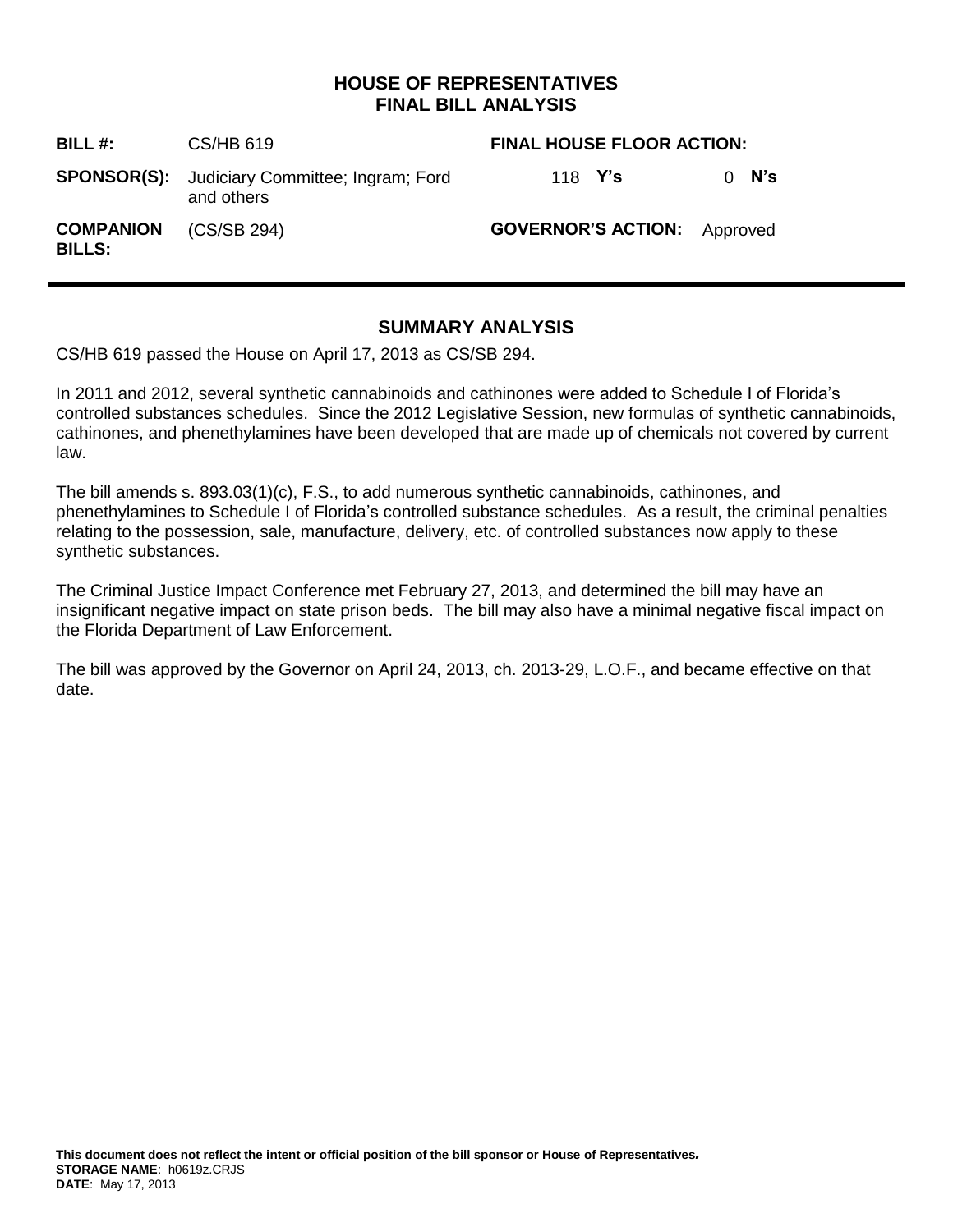# **I. SUBSTANTIVE INFORMATION**

### A. EFFECT OF CHANGES:

#### **Present Situation**

#### **Background**

Chapter 893, F.S., sets forth the Florida Comprehensive Drug Abuse Prevention and Control Act and classifies controlled substances into five categories, known as schedules. These schedules are used to regulate the manufacture, distribution, preparation and dispensing of the substances listed therein. The distinguishing factors between the different drug schedules are the "potential for abuse"<sup>1</sup> of the substance listed therein and whether there is a currently accepted medical use for the substance. Schedule I substances have a high potential for abuse and have no currently accepted medical use in the United States. $2$  Cannabis and heroin are examples of Schedule I drugs.<sup>3</sup>

Chapter 893, F.S., contains a variety of provisions criminalizing behavior related to controlled substances. Most of these provisions are found in s. 893.13, F.S., which criminalizes the possession, sale, purchase, manufacture, and delivery of controlled substances. The penalty for violating these provisions depends largely on what schedule the substance is listed in. Other factors, such as the quantity of controlled substance involved, can also affect the penalties for violating the criminal provisions of ch. 893, F.S.

In recent years synthetic drugs have emerged in Florida. Synthetic drugs, such as cannabinoids, cathinones, and phenethylamines, are industrial grade chemicals mixed to produce a "high" similar to what would be experienced when using illegal drugs such as marijuana, cocaine or methamphetamine.<sup>4</sup> According to the Florida Department of Law Enforcement (FDLE), synthetic drugs "have no legitimate medical use and have a high potential for abuse."<sup>5</sup>

#### Synthetic Cannabinoids

Synthetic cannabinoids (also known as "K2" or "Spice") are chemically engineered substances that, when smoked or ingested, can produce a high similar to marijuana, without the deltatetrahydrocannabinol (THC).<sup>6</sup> The chemicals are a white powder that is often applied to a plant material to mimic marijuana.<sup>7</sup> Synthetic cannabinoids have been developed over the last 30 years for research purposes to investigate the cannabinoid system.<sup>8</sup> No legitimate non-research uses have been identified for synthetic cannabinoids and they have not been approved by the U.S. Food and Drug Administration for human consumption.<sup>9</sup>

 $\overline{a}$ 

9 *Id.*

<sup>&</sup>lt;sup>1</sup> Section 893.035(3)(a), F.S., defines "potential for abuse" as a substance that has properties as a central nervous system stimulant or depressant or a hallucinogen that create a substantial likelihood of its being: used in amounts that create a hazard to the user's health or the safety of the community; diverted from legal channels and distributed through illegal channels; or taken on the user's own initiative rather than on the basis of professional medical advice.

<sup>2</sup> *See* s. 893.03, F.S.

<sup>3</sup> *Id.*

<sup>4</sup> *Synthetic Narcotics*, FDLE Powerpoint Presentation before the House Criminal Justice Subcommittee, David Gross, January, 16, 2013 (on file with the Criminal Justice Subcommittee).

 $<sup>5</sup>$  FDLE Memo Relating to Controlled Substances, February 13, 2013 (on file with the Criminal Justice Subcommittee).</sup>

<sup>6</sup> *Supra* note 4. 7 *Id*.

<sup>8</sup> *Schedules of Controlled Substances: Temporary Placement of Five Synthetic Cannabinoids Into Schedule I*, Federal Register, The Daily Journal of the United States Government, November 24, 201[0 http://www.federalregister.gov/articles/2010/11/24/2010-](http://www.federalregister.gov/articles/2010/11/24/2010-29600/schedules-of-controlled-substances-temporary-placement-of-five-synthetic-cannabinoids-into-schedule) [29600/schedules-of-controlled-substances-temporary-placement-of-five-synthetic-cannabinoids-into-schedule](http://www.federalregister.gov/articles/2010/11/24/2010-29600/schedules-of-controlled-substances-temporary-placement-of-five-synthetic-cannabinoids-into-schedule) (last visited on March 22, 2013).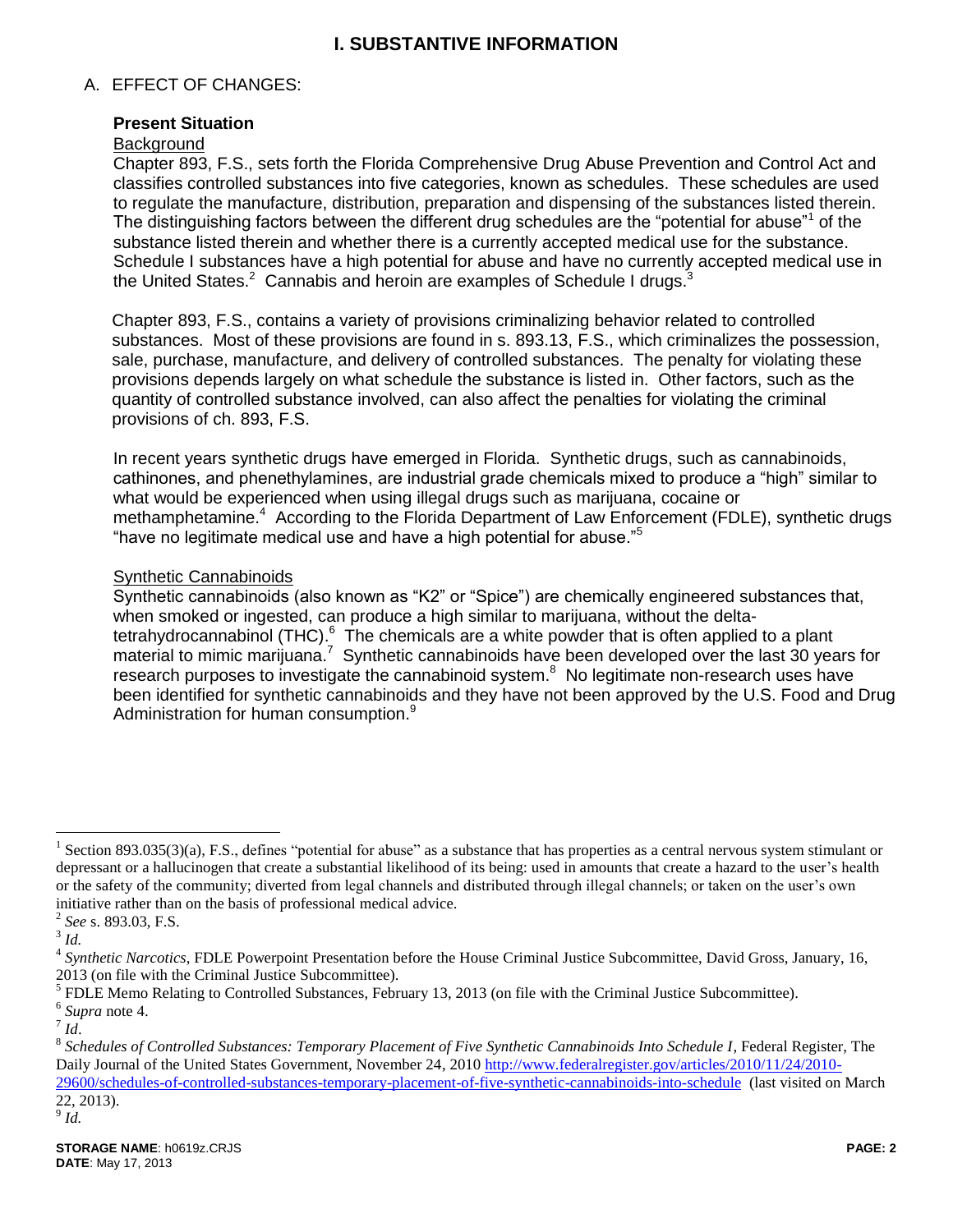### Synthetic Cathinones

Synthetic cathinones (also known as "bath salts") are substances that are chemically similar to amphetamines and other substances.<sup>10</sup> Synthetic cathinones gained popularity in late 2010 and early 2011 due to being widely available online and in smoke shops.<sup>1</sup>

### Synthetic Phenethylamines

Phenethylamines are synthetic substances invented by Dr. Alexander Shulgin.<sup>12</sup> Phenethylamines are known for their intense hallucinogenic effects.<sup>13</sup> The use of synthetic phenethylamines is highly dose sensitive and directly affects the human body's nervous system.<sup>14</sup> There has been a recent increase of synthetic phenethylamines production and use because of the recent regulation of cannabinoids and cathinones.<sup>15</sup>

### Synthetic Drug Abuse

Despite being labeled "not for human consumption," synthetic cannabinoids, cathinones and phenethylamines are used as recreational drugs and have been marketed as legal and safer alternatives to illegal methods of getting "high."<sup>16</sup> They can be found on the Internet, specialty smoke shops, and convenience stores.<sup>17</sup> These substances are predominately being used by individuals between the ages of 16 and 30. There have been cases in Florida where these substances have caused individuals to behave inappropriately, and in some instances die.<sup>18</sup>

### Recent Legislation

In 2011 and 2012, several synthetic cannabinoids and cathinones were added to Schedule I of Florida's controlled substances schedules.<sup>19</sup> As a result, the criminal penalties relating to the possession, sale, manufacture, delivery, etc. of controlled substances now apply to these synthetic substances. For example:

- Possessing three grams or less of listed synthetic cannabinoids and cathinones (not in powdered form) is a first degree misdemeanor<sup>20</sup>,<sup>21</sup>
- $\bullet$  It is a third degree felony<sup>22</sup> for a person to knowingly sell, manufacture, or deliver, or possess with intent to sell, manufacture, or deliver, listed synthetic cannabinoids and cathinones;<sup>23</sup> and
- It is a third degree felony for a person to purchase, or possess with intent to purchase listed synthetic cannabinoids and cathinones.<sup>24</sup>

 $\overline{a}$ 

<sup>&</sup>lt;sup>10</sup> Consideration of the Cathinones, Advisory Council on the Misuse of Drugs, United Kingdom, March 2010, <http://www.homeoffice.gov.uk/publications/drugs/acmd1/acmd-cathinodes-report-2010?view=Binary> (last visited on March 22, 2013).

<sup>11</sup> *Supra* note 4.

<sup>12</sup> *Id.*

<sup>13</sup> *Id.*

<sup>14</sup> *Id.*

<sup>15</sup> *Id.*

<sup>16</sup> *Bath Salts" Receive Emergency Drug Scheduling*, Brief # 10-194, Public Florida Fusion Center, Unit Reporting: Office of Statewide Intelligence, January 26, 2011[, http://www.fdle.state.fl.us/Content/BathSalts/FDLEBrief10\\_194BathSaltsPublic.pdf](http://www.fdle.state.fl.us/Content/BathSalts/FDLEBrief10_194BathSaltsPublic.pdf) (last visited on March 22, 2013). *See also, Supra* note 10.

<sup>&</sup>lt;sup>17</sup> Bath Salts" Receive Emergency Drug Scheduling, Brief # 10-194, Public Florida Fusion Center, Unit Reporting: Office of Statewide Intelligence, January 26, 2011[, http://www.fdle.state.fl.us/Content/BathSalts/FDLEBrief10\\_194BathSaltsPublic.pdf](http://www.fdle.state.fl.us/Content/BathSalts/FDLEBrief10_194BathSaltsPublic.pdf) (last visited on March 22, 2013).

<sup>18</sup> *Supra* note 4.

<sup>&</sup>lt;sup>19</sup> Chapters 2012-23, 2011-73, and 2011-90, L.O.F.

 $20$  A first degree misdemeanor is punishable by up to a year in jail, a fine of up to \$1,000, or both. Sections 775.082 and 775.083, F.S.

<sup>&</sup>lt;sup>21</sup> Section 893.13(6)(b), F.S.

 $^{22}$  A third degree felony is punishable by up to five years imprisonment and a \$5,000 fine. Sections 775.082 and 775.083, F.S.

<sup>&</sup>lt;sup>23</sup> Section 893.13(1)(a)2., F.S.

<sup>&</sup>lt;sup>24</sup> Section 893.13(2)(a)2., F.S.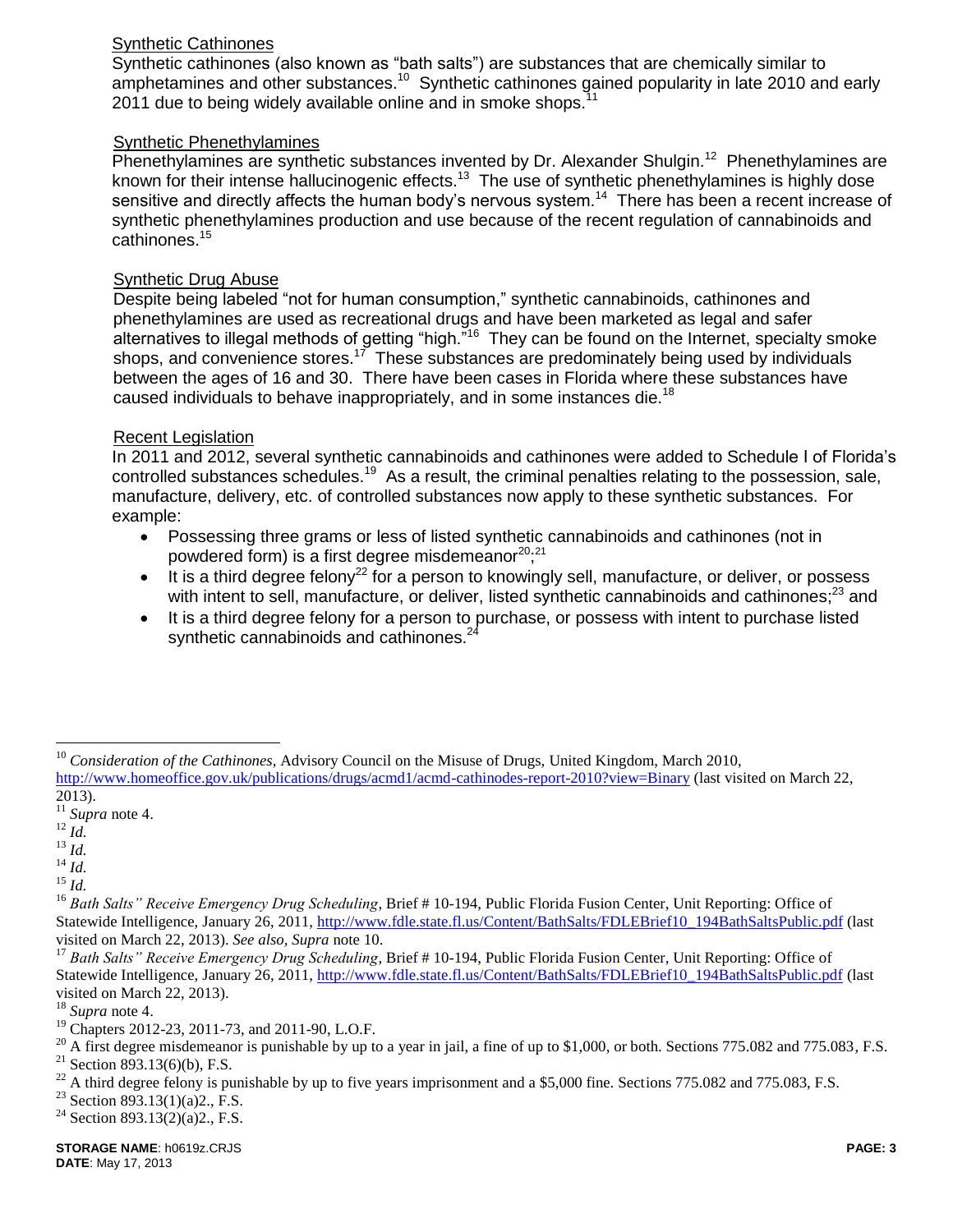### Recent Issues

Since the 2012 Legislative Session, new formulas of synthetic cannabinoids, cathinones, and phenethylamines have been developed that are made up of chemicals not covered by current law.<sup>25</sup> According to FDLE, state and local law enforcement agencies are currently limited in their ability to intercede in cases involving any of the these chemical substances, thus creating an environment where individuals are able to possess, distribute, and/or use these harmful substances without fear of prosecution by state and local law enforcement.<sup>26</sup>

#### Rule-Making for Controlled Substances

Sections 893.035 and 893.0355, F.S., grant the Attorney General the authority to adopt rules for the purposes of adding, rescheduling, or deleting a controlled substance from s. 893.03, F.S. This rulemaking authority, as well as emergency rule-making must comply with the requirements in ch. 120, F.S. The Attorney General may also initiate proceedings for adoption, amendment, or repeal of any rule on his or her own motion or upon the petition of any interested party.<sup>27</sup>

On December 11, 2012, Attorney General Pam Bondi filed an emergency rule<sup>28</sup> that temporarily scheduled several synthetic cannabinoids, cathinones, and phenethylamines in s. 893.03(1)(c), F.S. The emergency rule expires on June 30, 2013, unless the Legislature adopts the provisions of the rule as an amendment to ch. 893, F.S.

#### **Effect of the Bill**

The bill amends s. 893.03(1)(c), F.S., to add numerous synthetic cannabinoids, cathinones and phenethylamines to Schedule I of Florida controlled substance schedules. As a result, the criminal penalties relating to the possession, sale, manufacture, delivery, etc. of controlled substances now apply to these synthetic substances.

The bill moves the current listing of 3, 4-Methylenedioxymethamphetamine (MDMA) from s. 893.03(1)(a), F.S., to s. 893.03(1)(c), F.S. FDLE states that "[t]his re-designation is in keeping with the nature of MDMA's effects on the abuser and consistent with the Drug Enforcement Administration's scheduling of MDMA as a hallucinogenic substance in 21 C.F.R. §1308.11."<sup>29</sup> The bill also specifies that isomers of substances listed in s. 893.03(1)(c), F.S., include optical, positional, or geometric isomers.<sup>30</sup>

The bill amends s. 893.0355(4), F.S., to exclude s. 120.54(7), F.S., from the procedural requirements of ch. 120, F.S., which must be followed when making a rule concerning controlled substances. The bill also deletes language from s. 893.0355(4), F.S., which allowed the Attorney General to initiate proceedings for adoption, amendment, or repeal of any rule on his or her own motion or upon the petition of any interested party.

The bill reenacts ss. 893.13(1)-(6) and 921.0022(3)(b)-(e), F.S., to incorporate the amendments to s. 893.03, F.S.

 $\overline{a}$ 

 $28$  2ER 12-1, Office of the Attorney General,

<sup>25</sup>*Supra* note 5.

 $^{26}$   $I\hat{d}.$ 

 $27$  Section 893.0355(4), F.S.

[http://myfloridalegal.com/webfiles.nsf/WF/MMFD-92VKZ8/\\$file/ER+RuleOAGRuleCertification12-11-2012.pdf](http://myfloridalegal.com/webfiles.nsf/WF/MMFD-92VKZ8/$file/ER+RuleOAGRuleCertification12-11-2012.pdf) (last visited on March 22, 2013).

 $29$  Supra note 5.

 $30$  The FDLE states that "the current language in F.S. 893.03(1)(c) does not specifically include optical, positional, or geometric isomers of the listed chemical substances." *Id.*